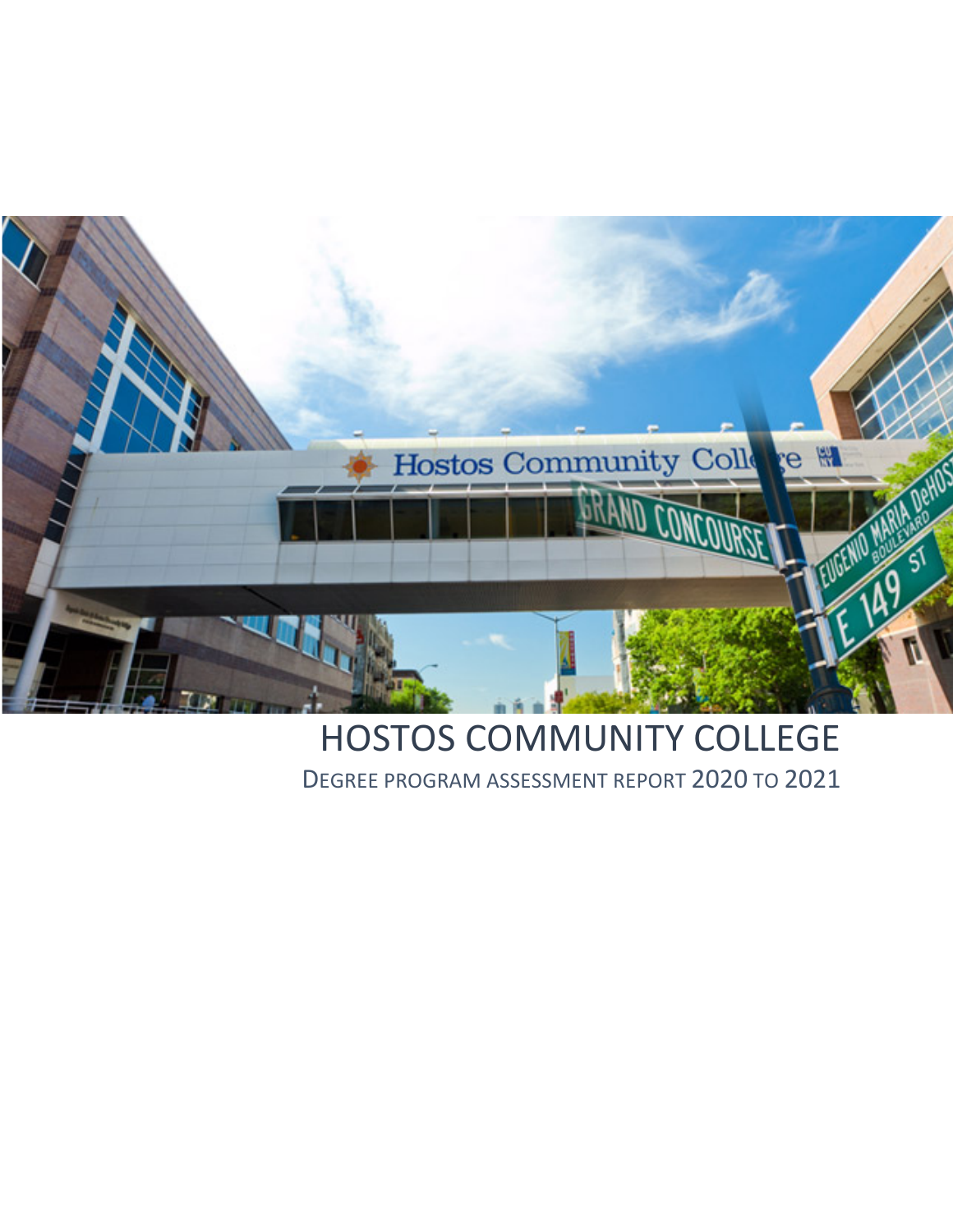# **Goal 1: Faculty will be engaged in building and sustaining a strong culture of academic assessment.**

# **Assessment Focus:**

The Degree Program Assessment Committee (DPAC) provided faculty support in conducting assessment, holding a total of ten meetings with department chairs and unit coordinators to support the systemization of assessment using the annual planning and assessment reporting template (A-PART) to help guide and support the assessment process. To improve the assessment process, the A-PARTs will now be included on a site accessible by department chairs, unit coordinators, and program directors to provide a living document all constituents can update throughout the academic year.

## **Communication Focus:**

DPAC informed faculty about academic assessment through the *El Semanario* newsletter and various meetings (leadership, departmental, and one-on-one). These means of communication will continue to be used to provide faculty with continued communication on general education assessment and in the future, possible integration into the New Faculty Orientation (NFO) modules will be considered to connect early on with newly hired faculty.

## **Professional Development Focus:**

DPAC encouraged faculty to complete the CUNY-wide assessment course on Blackboard, Assessment 101; however, DPAC was unable to track Hostos faculty completion of this course because of the enrollment of faculty across CUNY. The Director of Assessment is working to find a way to obtain the names of Hostos faculty completing this course. Furthermore, the Director is in the process of building a Hostos specific version of this assessment course as a resource for faculty and staff, as well as a platform in which they can interact around the topic of assessment.

# **Goal 2: Program directors will gain knowledge about and be supported and guided to effectively conduct degree program outcome assessment.**

# **Assessment Focus:**

The Degree Program Assessment Committee (DPAC) provided program director support in conducting assessment, holding a total of seventeen one-on-one. Topics in these meetings included discussion of program learning outcome (PLO) statement and selection, alignment of PLOs to ILOs, discussion of rubric design, and utilization of eLumen for data collection and analysis. To improve the assessment process, the A-PARTs will now be included on a site accessible by program directors to provide a living document that can updated throughout the academic year to facilitate immediate review of PLO assessment plans by DPAC upon request.

#### **Communication Focus:**

DPAC expanded the communication of academic assessment processes by creating dedicated pages on the Office of Institutional Effectiveness, Research, and Assessment (OIERA) website.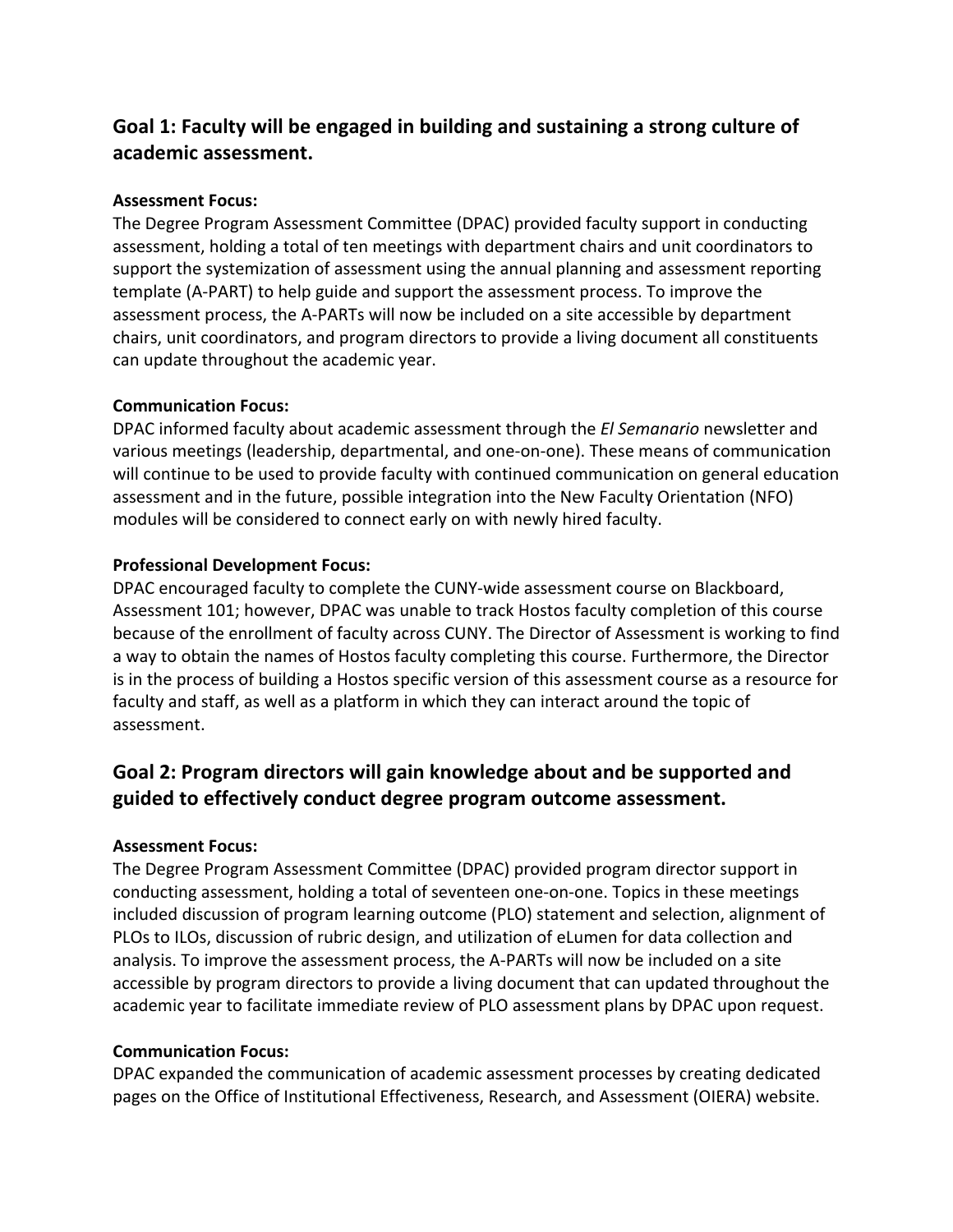Each of these pages contain a summary of the process using A-PART, a step-by-step timeline, and access to resources as they are developed. This means of communication will continue to be used to provide program directors with an initial orientation to degree program assessment, as well as continually updated information of any changes that are devised in assessment processes.

## **Professional Development Focus:**

DPAC conducted eight program director meetings throughout the academic year to outline the A-PART template and the assessment process. During six of these meetings, a detailed discussion of the use of eLumen was discussed with program directors interested in shifting to eLumen. Going forward, DPAC suggests that the program director meetings will shift to a cohort model to better align and match program directors who are at different stages of the assessment process for their respective programs. Also, DPAC will continue to support faculty in the use of eLumen by ensuring the learning outcomes and assessment tools are in place for faculty to record assessment data and run detailed assessment reports. DPAC also encouraged program directors to complete the CUNY-wide assessment course on Blackboard, Assessment 101; however, DPAC was unable to track program director completion of this course because of the enrollment of faculty across CUNY. The Director of Assessment is working to find a way to obtain the names of Hostos faculty completing this course. Furthermore, the Director is in the process of building a Hostos specific version of an assessment course, with specific resources geared towards program directors, as well as a platform in which they can interact around the topic of assessment.

# **Goal 3: Degree Program Assessment Committee will be organized and systematic in supporting general education outcome assessment.**

#### **Assessment Focus:**

The Degree Program Assessment Committee (DPAC) reviewed the annual planning and assessment report template (A-PART) and developed an academic specific version that outlined the six overarching goals that span all academic departments, aligned with the appropriate aspects of the Strategic Plan. Extending the impact of this new template, DPAC derived new Academic Program Review (APR) guidelines based on the A-PART structure to facilitate consistency in quality across APR reports. Both the A-PART and APR documents will be reviewed continuously to make necessary improvements that align with the needs of the academic departments and the requirements of The City University of New York (CUNY). DPAC will also review its own membership structure to ensure that the membership of the committee is effective in providing the support needed for academic assessment. DPAC suggests that each academic year, a junior faculty member be included as a mentee to ensure consistency and continuation of the work of the committee.

#### **Communication Focus:**

DPAC reviews the A-PART documents from the academic departments and discusses the alignment across goal, strategic plan, activities, results, and proposed actions and resource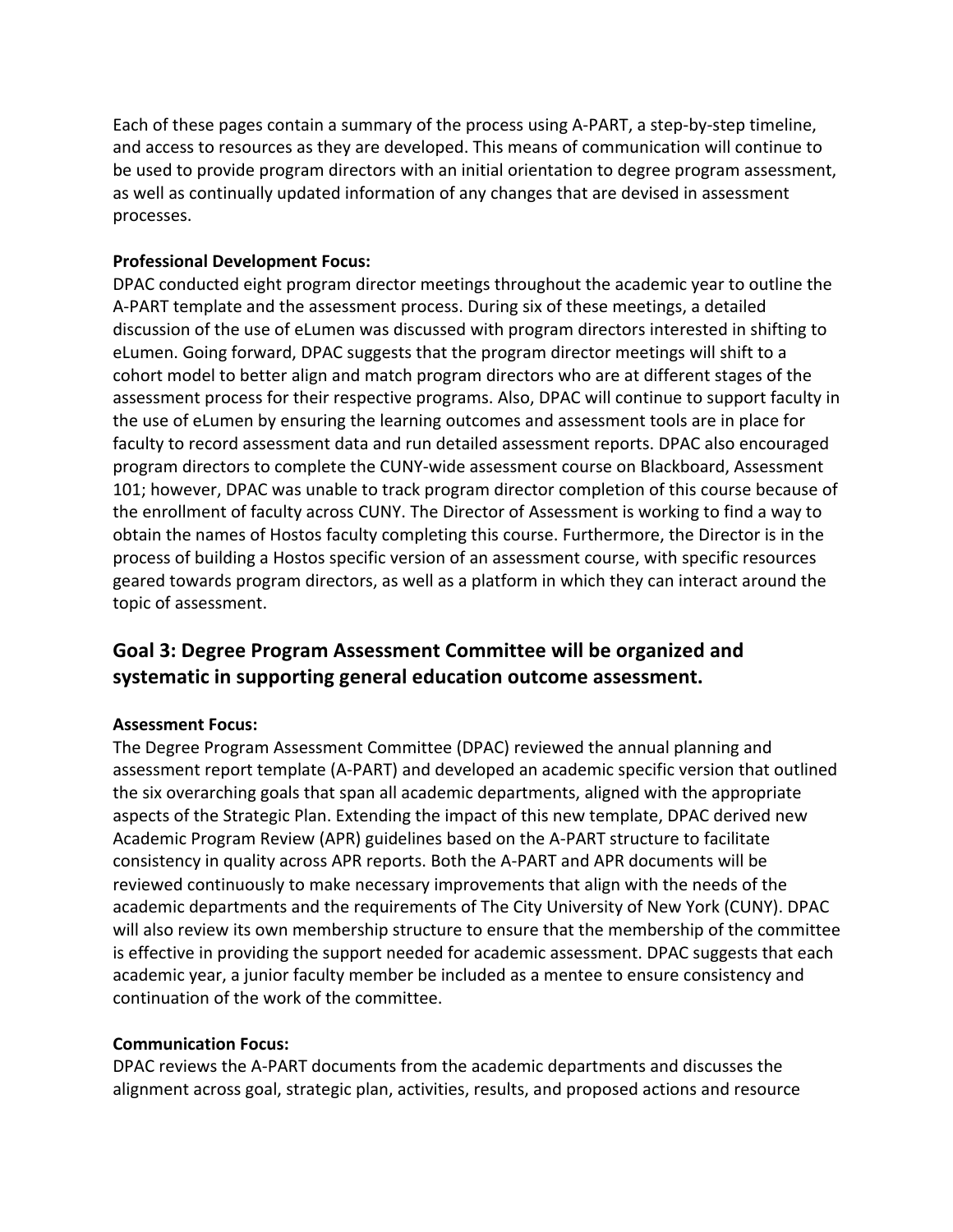requests. Recommendations are drafted and shared with the various academic department chairs, unit coordinators, and program directors to facilitate continuous improvement in the use of these reports and the assessment processes in place. In future academic years, DPAC will pre-populate the academic department A-PARTs' activities based on the review and discussion of the previous year's proposed actions with the provost. Based on the feedback meetings with the provost, DPAC realized that the original section 3 of the A-PART did not facilitate discussion of the connection across proposed actions and resources requested. For this reason, DPAC redesigned the A-PART by removing section 3 and integrating it into the two previous sections for easier alignment, reporting, and review.

# **Academic Assessment Results:**

# **Summary across all Academic Departments with Degree Programs**

## **Program Learning Outcomes (PLOs):**

Twenty out of the twenty-eight academic degree programs completed the assessment process for at least one program learning outcome (PLO) defined by their degree program.

## **Institutional Learning Outcome (ILO) Distribution:**

Across the twenty program learning outcomes (PLOs) assessed, nine PLOs aligned with critical thinking (ILO 1), nine PLOs aligned with specialized knowledge (ILO 7), one PLO aligned with written communication (ILO 2), and one PLO aligned with technology competency (ILO 5).

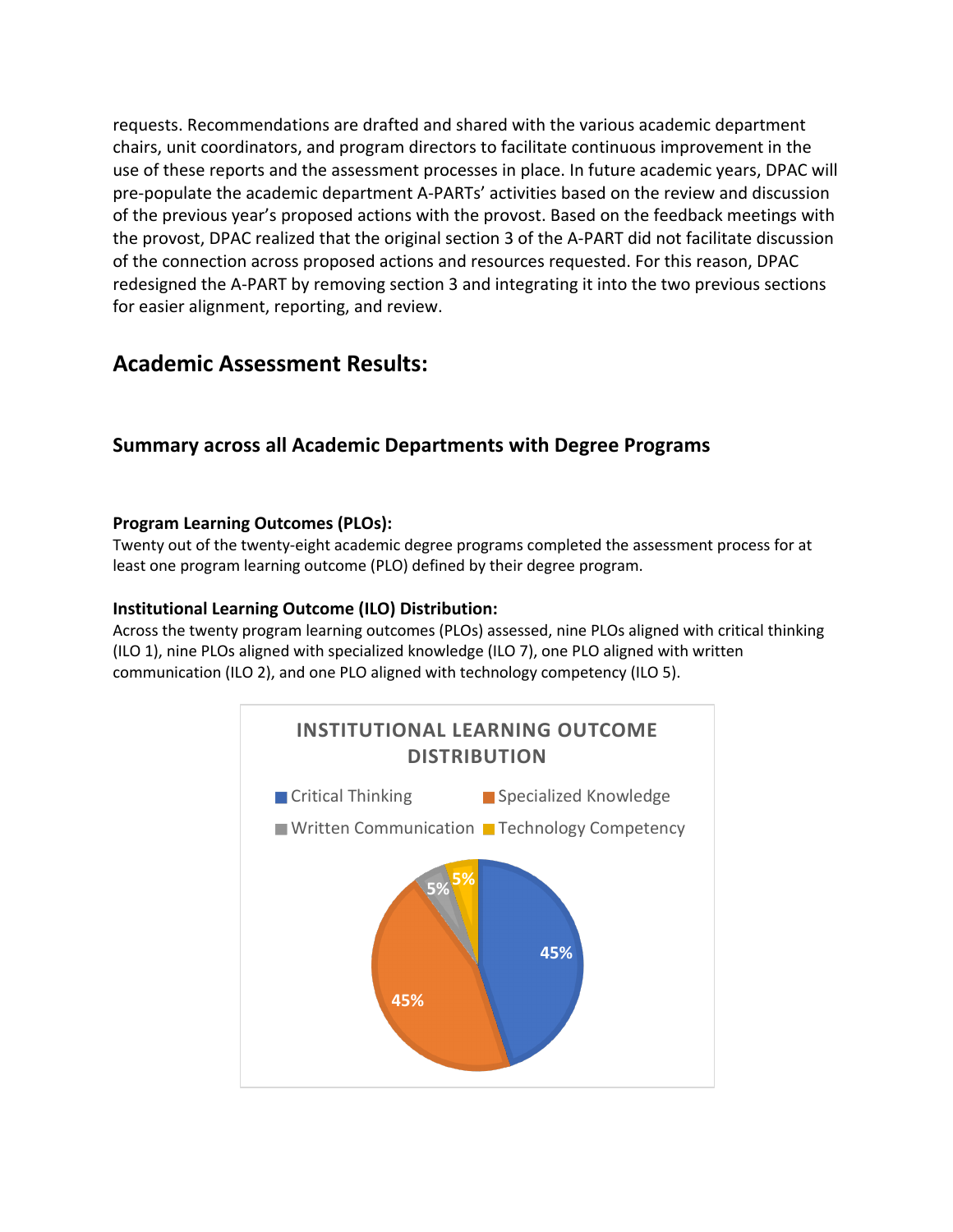#### **Methods of Assessment Implemented:**

In terms of the assessment methods employed in assessing the PLOs, eight degree programs utilized eLumen to conduct the assessment with a common rubric, seven utilized another platform (like Excel) to conduct the assessment with a common rubric, and five utilized pass rates or test scores as a method of assessment. In terms of the assignments employed in assessing the PLOs, eleven degree programs utilized exams or tests for the assignment, while the other nine utilized projects or papers for the assignment.



#### **Results of Assessment:**

Across the twenty degree programs assessing their PLOs using various methods, twelve had processes in place that yielded clearly stated results, including both quantitative and qualitative findings. Of the remaining eight degree programs, the processes implemented did not provide sufficient information regarding the results of the assessment. Two of these eight degree programs provided clearly stated results; however, did not provide sufficient evidence of quantitative or qualitative information that led to these findings. The remaining six had neither clearly stated results nor any qualitative or quantitative information that would yield any findings.